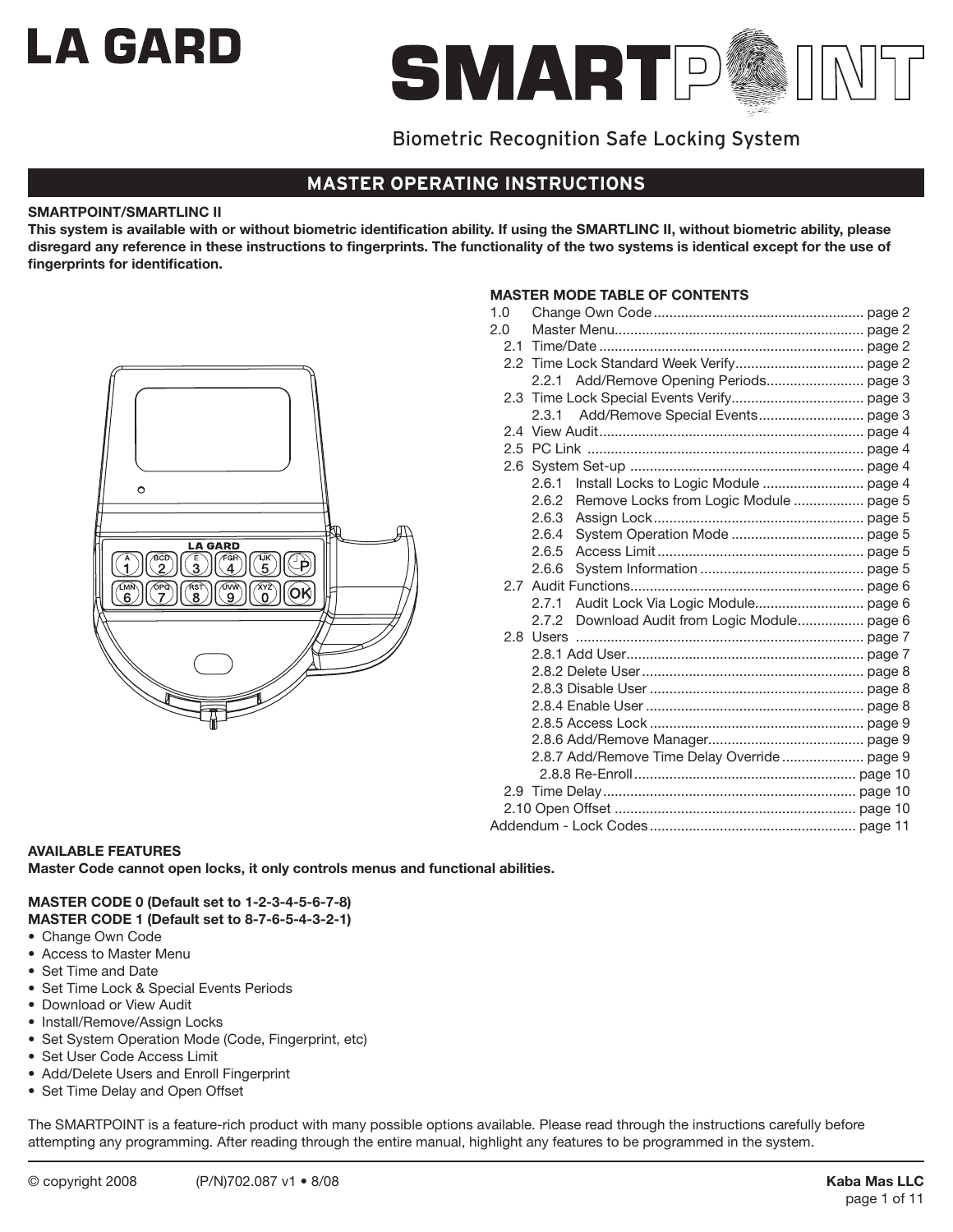## **1.0 CHANGING YOUR CODE - MASTER**

- 1. Press any key to power up SMARTPOINT.
- • Display will show either "ENTER CODE" or SELECT LOCK NUMBER" when two or more locks are installed.
- 2. Hold down "zero" until the display shows "MASTER CODE, X-X-X-X-X-X-X-X".
- 3. Enter "zero" eight times.
- 4. Enter your existing eight (8) digit master code one time.
- 5. Enter your NEW eight (8) digit master code two times.
	- If a valid code is entered the display will show "MASTER CODE UPDATED"
- 6. Test lock operation several times before closing the door.
- 7. If a mistake is made wait thirty (30) seconds and repeat steps 1 6.
	- • Old Code will remain valid if a mistake is made.
	- In case of a mistake, display will show "CONFIRM CODE, NOT MATCH" and the old code will still be valid. Wait thirty seconds and repeat steps 1 - 6.

MASTER CODE UPDATED! CONFIRM CODE NOT MATCH

MASTER CODE XXXXXXXX

> OLD CODE XXXXXXXX

> NEW CODE XXXXXXXX

CONFIRM NEW XXXXXXXX

## **2.0 Master Menu**

#### **Master Menu allows access to the following functions:**

- Time/Date (Set-up Time and Date)
- Time Lock Standard Week (Add, Modify, Verify opening period), if enabled (Can be viewed even during Time Lock period)
- • Time Lock Special Events (Add, Modify, Verify closing period), if enabled (Can be viewed even during Time Lock period)
- • View Audit
- PC Link (Open serial port to communicate with PC for set-up and audit)
- • System Set-up (Enroll/Delete/Assign locks. Set System Operating Mode, Retrieve System Information)
- • Users (Add/Delete Users, Enroll Fingerprint)
- Time Delav
- • Open Offset (Set in seconds, minimum of 0 to 99 seconds for the firing of the solenoid on an interior lock)

## **2.1 MASTER MENU - Time/Date**

- 1. Press any key to power up SMARTPOINT. • Display will show either "ENTER CODE" or SELECT LOCK" when two or more locks are installed. 2. Hold down "zero" until the display shows "MASTER CODE, X-X-X-X-X-X-X-X". 3. Enter master code. • If a valid code is entered the display will show "TIME/DATE" 4. Press OK to select this function, the display will show current time and date. 5. Press OK to modify date and time, the display will show "HH:MM, MM/DD/YYYY". • Insert new values for the time and date. If a mistake is made Press the P key to return to current time and date. 6. Press OK to confirm new time and date, display will show new time and date. 7. Press P to return MASTER MENU. **2.2 MASTER MENU - VERIFY Time Lock Period In this menu you can verify all stored opening periods.** 1. Press any key to power up SMARTPOINT. • Display will show either "ENTER CODE" or "SELECT LOCK" when two or more locks are installed. 2. Hold down "zero" until the display shows "MASTER CODE, X-X-X-X-X-X-X-X". 3. Enter master code. • If a valid code is entered the display will show "TIME/DATE" MASTER CODE XXXXXXXX MASTER CODE XXXXXXXX TIME/DATE TIME/DATE 18:30 SUN 07/10/2005 TIME LOCK HH:MM MM/DD/YYYY 18:30 07/10/2005 18:30 SUN 07/10/2005
- 4. Press P to select the next function, the display will show "TIME LOCK, STAND. WEEK".
- 5. Press OK to select Time Lock Standard Week, the display will show "SELECT T.L SET = 1".
- 6. Press 1 for Time Lock 1 or 2 for Time Lock 2.
- 7. Press OK to scroll through all stored open periods.
	- Press P to go back to original screen, "TIME LOCK, STAND. WEEK".

STAND. WEEK

**SELECT 6** T.L SET = 1

 $\bullet$ 

08:00 MON 18:00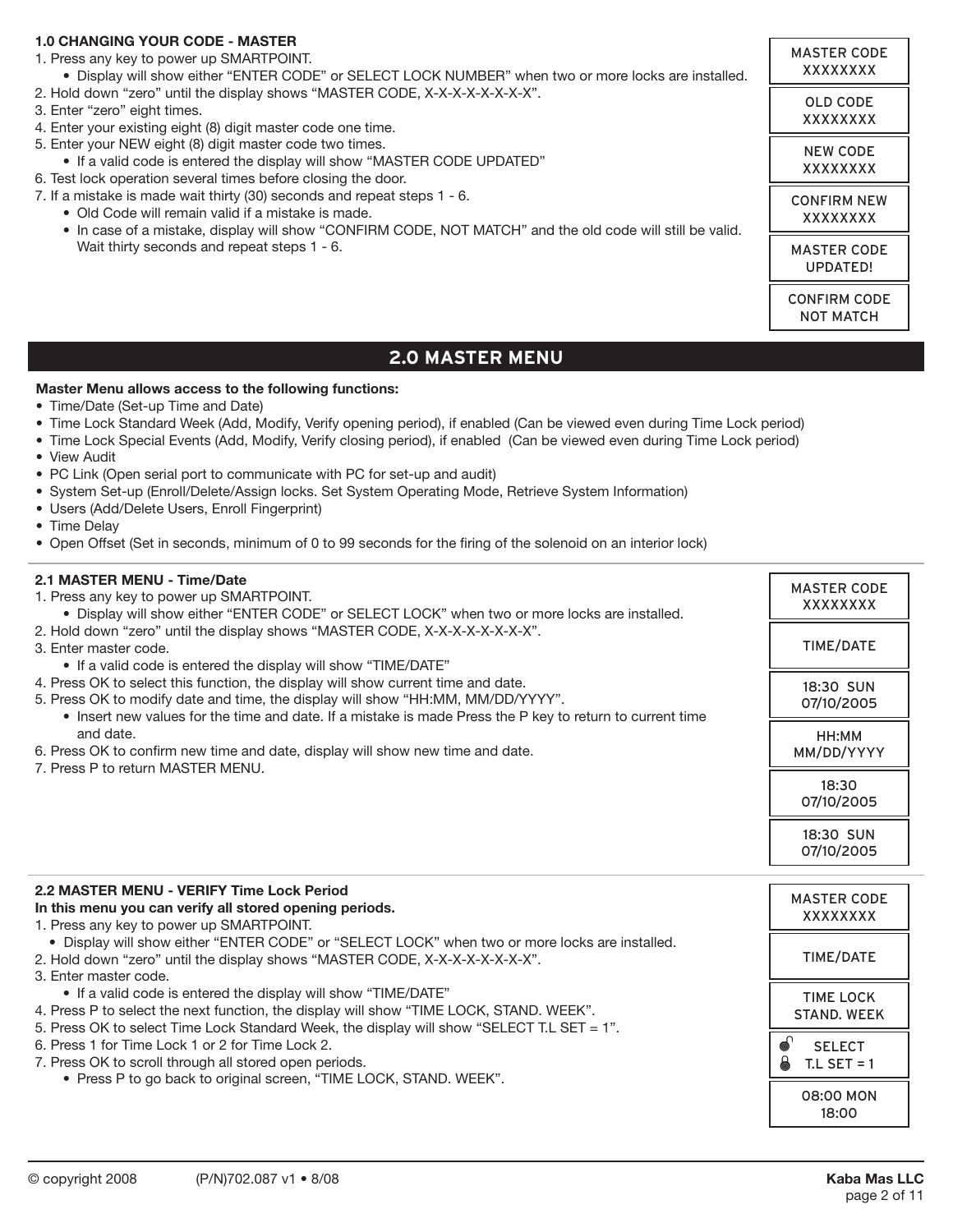| 2.2.1 MASTER MENU - Adding Time Lock Standard Week                                                                   |                       |
|----------------------------------------------------------------------------------------------------------------------|-----------------------|
| In this menu you can enter a new opening period, modify and verify all stored opening periods.                       | <b>MASTER CODE</b>    |
| 1. Press any key to power up SMARTPOINT.                                                                             | XXXXXXXX              |
| . Display will show either "ENTER CODE" or "SELECT LOCK" when two or more locks are installed.                       |                       |
| 2. Hold down "zero" until the display shows "MASTER CODE, X-X-X-X-X-X-X-X".                                          | TIME/DATE             |
| 3. Enter master code.                                                                                                |                       |
| • If a valid code is entered the display will show "TIME/DATE"                                                       |                       |
| 4. Press P to select the next function, the display will show "TIME LOCK, STAND. WEEK".                              | <b>TIME LOCK</b>      |
| 5. Press OK to select Time Lock Standard Week, the display will show "SELECT T.L SET = 1".                           | <b>STAND, WEEK</b>    |
| 6. Press 1 for Time Lock 1 or 2 for Time Lock 2.                                                                     | <b>SELECT</b>         |
| 7. Enter the time in Hours (HH) and Minutes (MM) for the opening period. Once the last digit is entered, the bottom  | $TL$ SET = 1          |
| of the screen will display, "1:SUN 2:MON".                                                                           |                       |
| • If there are time lock periods already installed, press P to scroll to the end to add new ones.                    | $\bullet$ HH:MM DAY   |
| 8. Enter the number for the day of the week (1:SUN, 2:MON, 3:TUE, 4:WED, 5:THU, 6:FRI, 7:SAT)                        | a<br>HH:MM            |
| 9. Enter the time in Hours (HH) and Minutes (MM) for the closing period. Once the last digit is entered, the display |                       |
| will show, "HH:MM DAY, HH:MM".                                                                                       | ெ<br>08:00 DAY        |
| 10. Enter the new values or press P to go back to the original screen, "TIME LOCK, STAND. WEEK".                     | <b>1:SUN 2:MON</b>    |
| • Repeat this procedure for all days                                                                                 |                       |
| • Press P to esc from this procedure.                                                                                | <b>HH:MM DAY</b><br>⊚ |
| NOTE: During the Standard Week Opening Period the safe's door can be opened if a valid code is entered.              | HH:MM<br>6            |
| Four (4) different opening periods may be entered for each day.                                                      |                       |
|                                                                                                                      | DELETE                |
| To delete an opening period; first install a new opening period by pressing 99 for the HH. The display will          |                       |
| show, "DELETE"                                                                                                       |                       |

#### **2.3 MASTER MENU - VERIFY Special Events** 1. Press any key to power up SMARTPOINT. • Display will show either "ENTER CODE" or "SELECT LOCK" when two or more locks are installed. 2. Hold down "zero" until the display shows "MASTER CODE, X-X-X-X-X-X-X-X". 3. Enter master code. • If a valid code is entered the display will show "TIME/DATE" 4. Press P two (2) times to select the next function, the display will show "TIME LOCK, SPECIAL EVNT". 5. Press OK to select Special Events Menus, the display will show the first closing period stored. 6. Press OK to scroll through all stored closing periods. **To delete an opening period; first install a new opening period by pressing 99 for the HH. The display will**  MASTER CODE XXXXXXXX TIME/DATE TIME LOCK SPECIAL EVNT 12/25 12/27 ி 8

| 2.3.1 MASTER MENU - Time Lock - Adding Special Events<br>NOTE: Special Events are a closing period. Entrance to the safe is blocked during these times. Special<br>Events repeat every year. Up to twenty (20) special events per year.        | <b>MASTER CODE</b><br>XXXXXXXX          |
|------------------------------------------------------------------------------------------------------------------------------------------------------------------------------------------------------------------------------------------------|-----------------------------------------|
| In this menu you can enter a new Special Event or closing period.<br>1. Press any key to power up SMARTPOINT.<br>. Display will show either "ENTER CODE" or "SELECT LOCK" when two or more locks are installed.                                | TIME/DATE                               |
| 2. Hold down "zero" until the display shows "MASTER CODE, X-X-X-X-X-X-X-X".<br>3. Enter master code.<br>• If a valid code is entered the display will show "TIME/DATE"                                                                         | <b>TIME LOCK</b><br><b>SPECIAL EVNT</b> |
| 4. Press P two (2) times to select the next function, the display will show "TIME LOCK, SPECIAL EVNT".<br>NOTE: The first date is the closing date and the second is the opening date.                                                         | 6<br>MM/DD<br>MM/DD                     |
| 5. Press OK to select Time Lock Standard Week, the display will show, "MM/DD, MM/DD".<br>• If there are time lock periods already installed, press P to scroll to the end to add new ones.<br>6. Repeat this procedure for each special event. | 6<br>12/25<br>12/27                     |
| 7. Press P to select the next programming window.<br>• Maximum duration is four (4) weeks.                                                                                                                                                     | <b>DELETE</b>                           |

**To delete an opening period; first install a new opening period by pressing 99 for the HH. The display will show, "DELETE..."**

**CAUTION: Be careful not to invert the month and date fields as it might put the unit into Time Lock for a full year.**

**show, "DELETE..."**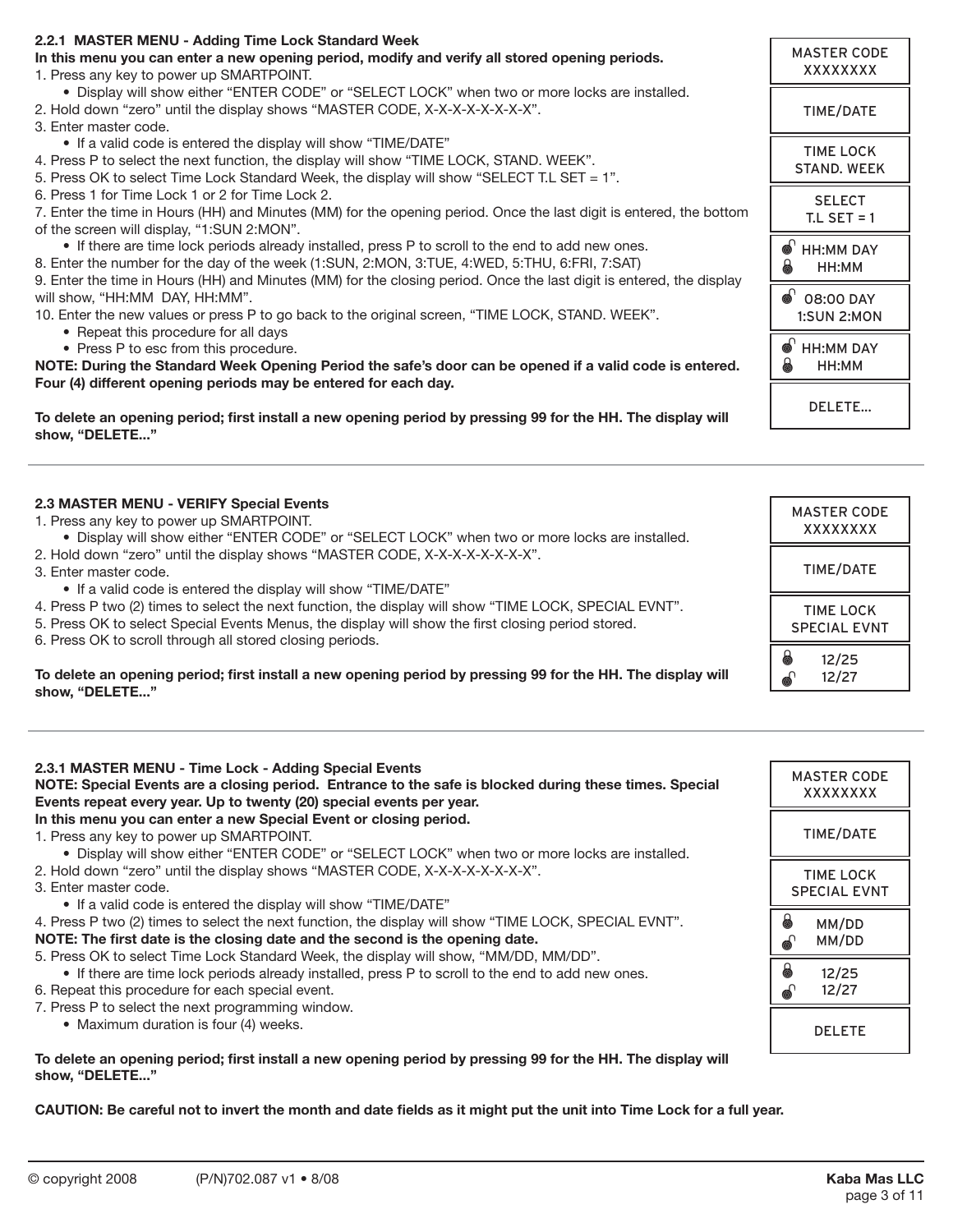## **2.4 MASTER MENU - View Audit**

| 2.4 MASTER MENU - VIEW AUDIT<br>1. Press any key to power up SMARTPOINT.<br>• Display will show either "ENTER CODE" or "SELECT LOCK" when two or more locks are installed.<br>2. Hold down "zero" until the display shows "MASTER CODE, X-X-X-X-X-X-X-X".<br>3. Enter master code.<br>• If a valid code is entered the display will show "TIME/DATE"<br>4. Press P three (3) times to select the next function, the display will show "VIEW AUDIT".<br>5. Press OK to select, the display will show "MM/DD MM:SS, UX LX C:XX".<br>• Please see the last page of this instruction sheet for a list of codes.<br>6. Press OK to scroll through the last 1000 system events. | <b>MASTER CODE</b><br>XXXXXXXX |
|---------------------------------------------------------------------------------------------------------------------------------------------------------------------------------------------------------------------------------------------------------------------------------------------------------------------------------------------------------------------------------------------------------------------------------------------------------------------------------------------------------------------------------------------------------------------------------------------------------------------------------------------------------------------------|--------------------------------|
|                                                                                                                                                                                                                                                                                                                                                                                                                                                                                                                                                                                                                                                                           | TIME/DATE                      |
|                                                                                                                                                                                                                                                                                                                                                                                                                                                                                                                                                                                                                                                                           | <b>VIEW AUDIT</b>              |
|                                                                                                                                                                                                                                                                                                                                                                                                                                                                                                                                                                                                                                                                           | MM/DD MM:SS<br>UX LX C:XX      |
|                                                                                                                                                                                                                                                                                                                                                                                                                                                                                                                                                                                                                                                                           |                                |
| 2.5 MASTER MENU - PC Link<br>1. Press any key to power up SMARTPOINT.<br>• Display will show either "ENTER CODE" or SELECT LOCK" when two or more locks are installed.                                                                                                                                                                                                                                                                                                                                                                                                                                                                                                    | <b>MASTER CODE</b><br>XXXXXXXX |
| 2. Hold down "zero" until the display shows "MASTER CODE, X-X-X-X-X-X-X-X". Enter the Master code.<br>3. Press the P button four (4) times to select PC Link, the display will show "PC LINK".<br>4. Press the OK button to start communication with the PC.<br>5. Press the P to stop the communication.                                                                                                                                                                                                                                                                                                                                                                 | TIME/DATE                      |
|                                                                                                                                                                                                                                                                                                                                                                                                                                                                                                                                                                                                                                                                           | <b>PC LINK</b>                 |

PC LINK ENABLED

#### **2.6 SYSTEM SET-UP**

#### **System Set-Up allows access to the following functions:**

- Install Locks to Logic Module (Ability to set locks to AUTOOPEN status)
- Remove Locks
- Assign Lock (Assigns Time Lock Schedule, i.e., TL1 or TL2, to a specific Lock)

• System Operation Mode (User Code Only[System Default], Dual User Code, Fingerprint Only, Fingerprint plus User Code, Fingerprint plus Dual Code, Dual Fingerprint plus Dual Code)

- Access Limit (Ability to delete user automatically based on number of days assigned)
- System Information (Shows firmware version set in Logic Module)

**NOTE: IF THERE IS A LOCK SET TO AUTO OPEN** - In a multiple lock system you can set an outer door lock to AUTO OPEN. This will allow the user (if authorized) to open the inner compartment lock and have the outer door lock automatically open. The AUTO OPEN lock always opens first.

## **SYSTEM SET-UP**

1. Press any key to power up SMARTPOINT.

 • Display will show either "ENTER CODE" or "SELECT LOCK" when two or more locks are installed.

- 2. Hold down "zero" until the display shows "MASTER CODE, X-X-X-X-X-X-X-X".
- 3. Enter MASTER code
- 4. Press the P button five (5) times to select System Set-up, the display will show "SYSTEM SET-UP".

| 2.6.1 SYSTEM SET-UP - Install a Lock to the Logic Module<br>Follow the four (4) steps for system set-up.<br>1. Press OK to select this function, display will show "LOCKS INSTALL".<br>2. Press OK to select this function, display will show "SELECT LOCK ID = $\degree$ .<br>3. Enter Lock ID number (always start with ID number = 1), display will show "Do You CONFIRM?"<br>4. Press OK to confirm, display will show "LOCK #, IS AUTOOPEN"<br>• Press P for NO and OK for YES, display will show, "OK, LOCK # INSTALLED"<br>• If the display shows "LOCK=1, COMM FAIL!", the SMARTPOINT is not communicating with the lock or lock<br>has not been programmed. Check the lock ID, power connection and all cable connections & retry.<br>• The system must be set-up by installing Lock 1 first. By attempting to enroll any other lock prior to enrolling<br>Lock 1, the display will show, "FIRST LOCK 1, INSTALL". | <b>LOCKS</b><br><b>INSTALL</b>         |
|-----------------------------------------------------------------------------------------------------------------------------------------------------------------------------------------------------------------------------------------------------------------------------------------------------------------------------------------------------------------------------------------------------------------------------------------------------------------------------------------------------------------------------------------------------------------------------------------------------------------------------------------------------------------------------------------------------------------------------------------------------------------------------------------------------------------------------------------------------------------------------------------------------------------------------|----------------------------------------|
|                                                                                                                                                                                                                                                                                                                                                                                                                                                                                                                                                                                                                                                                                                                                                                                                                                                                                                                             | <b>SELECT</b><br>$LOCK$ ID =           |
|                                                                                                                                                                                                                                                                                                                                                                                                                                                                                                                                                                                                                                                                                                                                                                                                                                                                                                                             | Do You<br><b>CONFIRM?</b>              |
|                                                                                                                                                                                                                                                                                                                                                                                                                                                                                                                                                                                                                                                                                                                                                                                                                                                                                                                             | LOCK #<br><b>IS AUTOOPEN</b>           |
|                                                                                                                                                                                                                                                                                                                                                                                                                                                                                                                                                                                                                                                                                                                                                                                                                                                                                                                             | OK, LOCK #<br><b>INSTALLED!</b>        |
|                                                                                                                                                                                                                                                                                                                                                                                                                                                                                                                                                                                                                                                                                                                                                                                                                                                                                                                             | <b>FIRST LOCK 1</b><br><b>INSTALL!</b> |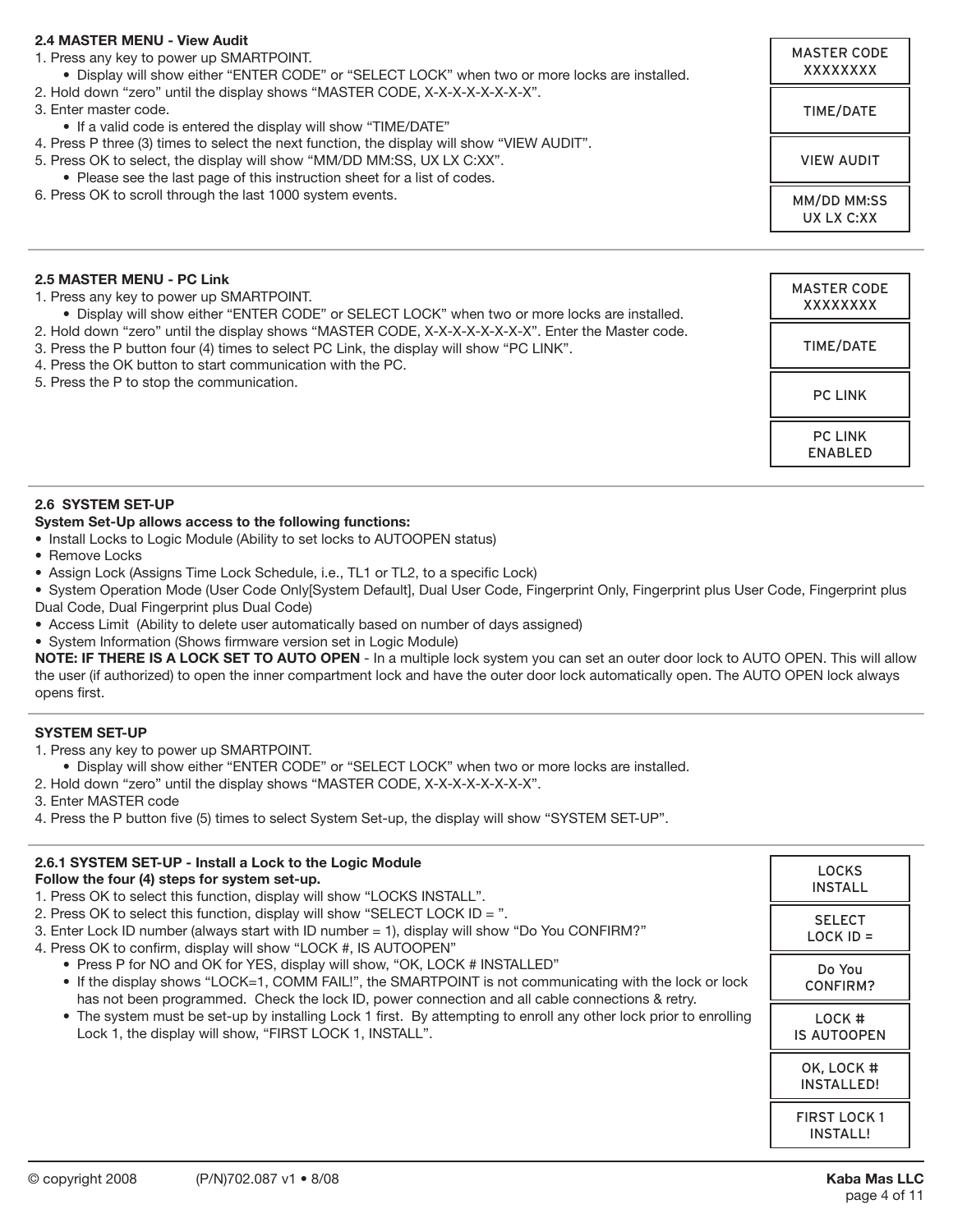| 2.6.2 SYSTEM SET-UP - Remove a Lock from the Logic Module<br>Follow the four (4) steps for system set-up.<br>1. Press OK to select this function, display will show "LOCKS INSTALL".                                                                   | <b>LOCKS</b><br><b>INSTALL</b>           |
|--------------------------------------------------------------------------------------------------------------------------------------------------------------------------------------------------------------------------------------------------------|------------------------------------------|
| 2. Press P to select the next function, display will show "LOCKS REMOVE".<br>3. Press OK to enter Remove Lock Menu, display will show "SELECT LOCK ID = "<br>4. Enter Lock ID number, display will show "Do You CONFIRM?"                              | <b>LOCKS</b><br><b>REMOVE</b>            |
| 5. Press OK to remove the selected lock, the display will show "OK LOCK # REMOVED".<br>NOTE: Always remove Lock #1 last.                                                                                                                               | <b>SELECT</b><br>$LOCK$ ID =             |
|                                                                                                                                                                                                                                                        | Do You<br><b>CONFIRM?</b>                |
|                                                                                                                                                                                                                                                        | OK, LOCK #<br><b>REMOVED</b>             |
| 2.6.3 SYSTEM SET-UP - Assign Lock (Assign Time Lock Set-up to a Lock)<br>Follow the four (4) steps for system set-up.<br>1. Press OK to select this function, display will show "LOCKS INSTALL".                                                       | <b>LOCKS</b><br><b>INSTALL</b>           |
| 2. Press P two (2) times, display will show "ASSIGN LOCK".<br>3. Press OK, display will show "LOCK1 ASSIGN TIME SET 0".                                                                                                                                | <b>ASSIGN LOCK</b>                       |
| 4. Press 1 to assign Time Lock Set-up 1 to Lock 1 or Press 2 to assign Time Lock Set-up 2 to Lock 1. Display will<br>show "LOCK1 ASSIGN SET 1, OK?"<br>NOTE: If there is no Time Lock information setup, display will show "TL SET 1, NOT DEFINED."    | <b>LOCK1 ASSIGN</b><br>TIME SET O        |
| 5. Press OK to confirm. If more than one lock is installed in the system the display will show, "LOCK2 ASSIGN TIME<br>SET 1". If only one lock is installed, the display will show, "ASSIGN LOCK".<br>6. Press P to esc from menu.                     | <b>LOCK1 ASSIGN</b><br><b>SET 1, OK?</b> |
|                                                                                                                                                                                                                                                        | <b>LOCK2 ASSIGN</b><br>TIME SET 1        |
| 2.6.4 SYSTEM SET-UP - System Operation Mode<br>Follow the four (4) steps for system set-up.<br>1. Press OK to select this function, display will show "LOCK INSTALL".                                                                                  | <b>LOCKS</b><br><b>INSTALL</b>           |
| 2. Press P three (3) times, display will show "SYSTEM OPER. MODE".<br>3. Press OK to enter the Menu, display will show "USER CODE".<br>4. Press P to scroll through operation options.                                                                 | SYSTEM OPER.<br><b>MODE</b>              |
| · Options include, USER CODE (default), 2 USER CODE, FINGER ONLY, FINGER+CODE, 2FINGERS,<br>2FINGR+2CODE.                                                                                                                                              | <b>USER CODE</b>                         |
| 5. After scrolling to appropriate operation, press OK to select, display will show "SYSTEM OPER. MODE".<br>6. Press P to esc from menu.                                                                                                                | <b>SYSTEM OPER.</b><br><b>MODE</b>       |
| 2.6.5 - SYSTEM SET-UP - Access Limit<br>Ability to disable users automatically based on number of days assigned if the Users code is not entered<br>within the time frame assigned.                                                                    | <b>LOCKS</b><br><b>INSTALL</b>           |
| Follow the four (4) steps for system set-up.<br>1. Press OK to select this function, display will show "LOCK INSTALL".<br>2. Press P four (4) times to enter System Set-up Menu, display will show "ACCESS LIMIT".                                     | <b>ACCESS LIMIT</b>                      |
| 3. Press OK to enter the Menu, the display will show "ACCESS LIMIT DAYS = $0$ ".<br>4. Enter the number of days, from 1 to 99, of no usage before a User is disabled from the system, display will show<br>"ACCESS LIMIT" once last number is entered. | <b>ACCESS LIMIT</b><br>$DAYS = 0$        |
| · Must be entered as a two digit number, i.e., 02.<br>NOTE: Leaving the ACCESS LIMIT DAYS set to "0", will mean the Users will never be disabled from the<br>system. Limit days are based on calendar dates not hours.                                 | <b>ACCESS LIMIT</b>                      |
|                                                                                                                                                                                                                                                        |                                          |
| 2.6.6 - SYSTEM SET-UP - System Information<br>Follow the four (4) steps for system set-up.<br>1. Press OK to select this function, display will show "LOCK INSTALL".                                                                                   | <b>LOCK</b><br><b>INSTALL</b>            |
| 2. Press P five (5) times to enter System Set-up Menu, display will show "SYS INFO".<br>3. Press OK to enter Info Menu, display will show the name of the software and the version of the firmware<br>contained in the Logic Module.                   | <b>SYS INFO</b>                          |
| 4. Press P to esc from Sys Info Menu.                                                                                                                                                                                                                  | Ver. 2.1.1<br>Aug 14, 2007               |
|                                                                                                                                                                                                                                                        | <b>SYS INFO</b>                          |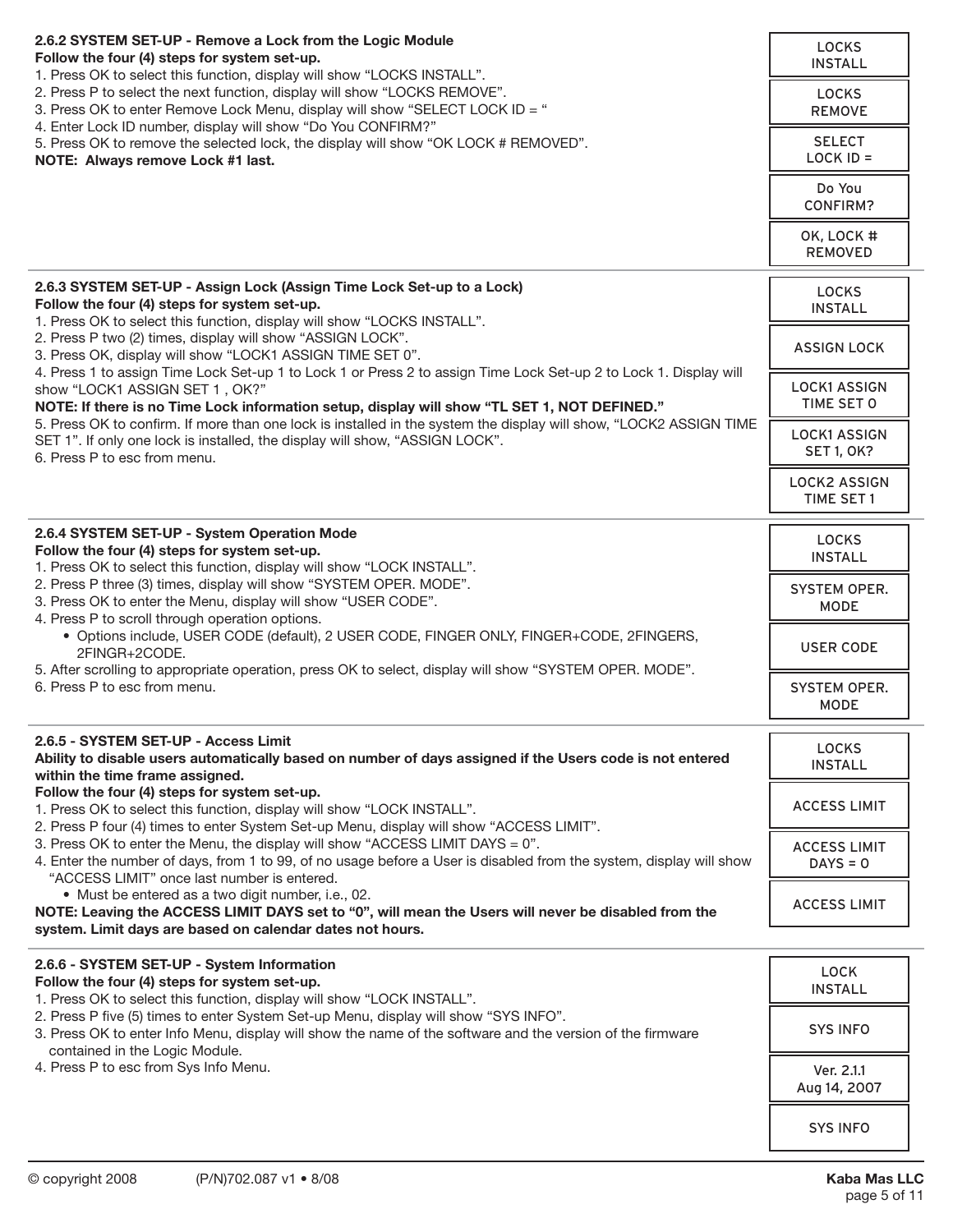## **2.0 Master Menu**

# **RETRIEVE STATUS REPORT (STATUS REQUEST)**

## **PC must be connected directly to lock**

## **Real time information for each lock, including:**

- Solenoid status (activated or not)
- Mode (Setup or Operational)
- External Input (active or inactive)
- Bolt Switch Detection (N/A, Closed, Open, Opened and then Closed)
- Lock State (Normal, Time Delay, Open Window, Time Penalty)
- List can be exported in excel format

## **LOCK CONFIGURATION (REPORT REQUEST)**

## **PC must be connected directly to lock**

## **Set-up report for each lock, including:**

- Lock Name
- Software version for the lock
- • Time Delay (minutes 1-99)
- • Open Window (minutes 1-19)
- Mode (Standard, Time Delay Override, Silent Alarm)
- Lock ID
- • Lock State (Standard, Bolt Switch Detected, Set-up Ended, LED/button Interface Mode for use with open device, RTC Detected, Memory Detected)
- List can be exported in Excel format

## **AUDIT DOWNLOAD (LOCK AUDIT REQUEST)**

## **Can be retrieved either directly from lock or through the Logic Module**

**Each lock will record the last 4000 operations. The following information will be shown on the audit report:**

- • Number
- • Date
- Time
- • Last Name, First Name, Middle Initial
- Action

#### **2.7.1 MASTER MENU - Audit Functions - Audit Lock (Via Logic Module) This function requires Logic Module Programming/Audit Cable (P/N 2041) and Total Audit software** 1. Connect cable to PC and open Total Audit software on PC. In the software window, select Audit Lock. 2. Select the appropriate COM port, lock ID and the number of events to be downloaded. 3. Place a check in the box marked, Via Logic Module. 4. Select a date range or leave circle for all events checked. 5. Connect cable to port on Logic Module. 6. Press any key to power up SMARTPOINT. • Display will show either "ENTER CODE" or SELECT LOCK" when two or more locks are installed. 7. Hold down "zero" until the display shows "MASTER CODE, X-X-X-X-X-X-X-X". Enter the Master code. 8. Press the P button four (4) times to select PC Link, the display will show "PC LINK". 9. Press the OK button to start communication with the PC. 10. In the software window, select Get Data button. • Once information has been sent, a new window will open showing the Audit Trail file. MASTER CODE XXXXXXXX TIME/DATE PC LINK PC LINK ENABLED PC LINK

11. Press the P to stop the communication.

## **2.7.2 MASTER MENU - Audit Functions - Logic Module Audit**

**This function requires Logic Module Programming/Audit Cable (P/N 2041) and Total Audit software** 1. Connect cable to PC and open Total Audit software on PC. In the software window, select Audit Controller.

- 2. Select the appropriate COM port and the number of events to be downloaded.
- 4. Select a date range or leave circle for all events checked.
- 5. Plug cable to port on logic module.
- 6. Press any key to power up SMARTPOINT.

 • Display will show either "ENTER CODE" or SELECT LOCK" when two or more locks are installed.

7. Hold down "zero" until the display shows "MASTER CODE, X-X-X-X-X-X-X-X". Enter the Master code.

- 8. Press the P button four (4) times to select PC Link, the display will show "PC LINK".
- 9. Press the OK button to start communication with the PC.
- 10. In the software window, select Get Data button.
- • Once information has been sent, a new window will open showing the Audit Trail file.
- 11. Press the P to stop the communication.

MASTER CODE XXXXXXXX

TIME/DATE

PC LINK

PC LINK ENABLED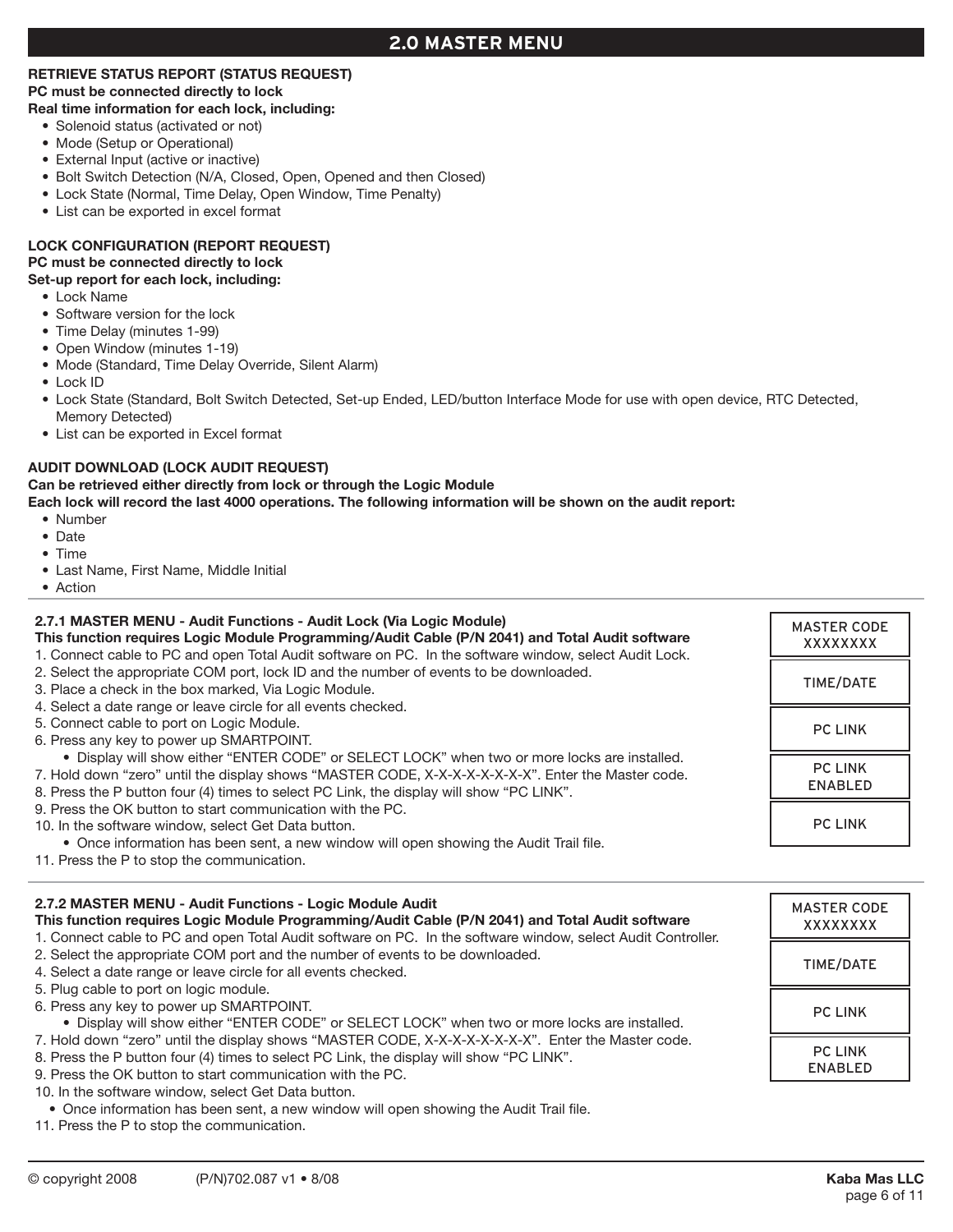# **2.8 USER FUNCTIONS**

| 2.8.1 MASTER MENU - USER - Add User                                                                                                                                                                             |                                |
|-----------------------------------------------------------------------------------------------------------------------------------------------------------------------------------------------------------------|--------------------------------|
| 1. Press any key to power up SMARTPOINT.<br>. Display will show either "ENTER CODE" or "SELECT LOCK" when two or more locks are installed.                                                                      | <b>MASTER CODE</b><br>XXXXXXXX |
| 2. Hold down "zero" until the display shows "MASTER CODE, X-X-X-X-X-X-X-X-X".                                                                                                                                   |                                |
| 3. Enter master code.                                                                                                                                                                                           | TIME/DATE                      |
| • If a valid code is entered the display will show "TIME/DATE"                                                                                                                                                  |                                |
| 4. Press P six (6) times to select the User Menu, the display will show "USERS ON/OFF".                                                                                                                         |                                |
| 5. Press OK to view the User status, the display will show "USERS ON/OFF, (XX - XX):"                                                                                                                           | <b>USERS ON/OFF</b>            |
| 6. Press 02 to 99 to enroll a user, display will show "USER ID = X, INSTALL?"                                                                                                                                   |                                |
| • Depending on how the Logic Module was setup, only the amount of users available on the system                                                                                                                 | <b>USERS ON/OFF</b>            |
| will appear.                                                                                                                                                                                                    | $(XX - XX)$                    |
| 7. Press OK to install USER, the display will show "NEW CODE, X-X-X-X-X-X."                                                                                                                                     |                                |
| 8. Enter a new six (6) digit code, display will show "CONFIRM NEW, X-X-X-X-X-X-X."                                                                                                                              | USER $ID = X$                  |
| 9. Enter new six (6) digit code a second time to confirm, display will show "ACCESS LOCK, -----".                                                                                                               | <b>INSTALL?</b>                |
| NOTE: If Logic Module is set to Code only, steps 10 and 11 will not appear.                                                                                                                                     |                                |
| 10. Enter the Lock ID number for each lock that the User will have access to and press OK, display will show                                                                                                    | <b>NEW CODE</b>                |
| "FINGERPRINT NUMBER = 1" then "SCAN YOUR FINGER".                                                                                                                                                               | X-X-X-X-X-X                    |
| 11. Place finger on the reader and unit will beep once and begin scan. Unit will beep again and the display will<br>show, "2nd SCANNING" then "3rd SCANNING". Once scanning is completed, the display will show |                                |
| "ANOTHER FINGER".                                                                                                                                                                                               | <b>CONFIRM NEW</b>             |
| • The system offers the option of scanning up to three (3) fingers for each User or the Manager.                                                                                                                | X-X-X-X-X-X                    |
| • For optimal results, finger should be lifted after each scan and then quickly replaced so that three separate                                                                                                 | <b>ACCESS LOCK</b>             |
| captures are made.                                                                                                                                                                                              |                                |
| • Repeat this procedure for each fingerprint to be enrolled for this User. The system will only ask for the                                                                                                     |                                |
| number of fingerprints as setup during Logic Module setup.                                                                                                                                                      | <b>FINGERPRINT</b>             |
| 12. Press OK to confirm and enroll another Fingerprint or P to exit, display will show "USER IS, MANAGER?".                                                                                                     | $NUMBER = 1$                   |
| 13. Press OK to accept or P to bypass, display will show, "TIME DELAY, OVERRIDE"                                                                                                                                |                                |
| 14. Press OK to accept or P to bypass, display will show, "USER = X, INSTALLED!""                                                                                                                               | <b>SCAN YOUR</b>               |
|                                                                                                                                                                                                                 | <b>FINGER</b>                  |
| NOTE: If fingerprint enrollment fails, either because the finger was not placed on the scanner fully thereby not                                                                                                |                                |
| allowing enough information to be collected, or because the finger was either too dry or too wet for scanning, the                                                                                              | <b>2ND SCANNING</b>            |
| display will show "FINGERPRINT ENROLL FAIL" and then "TRY AGAIN?" Press OK to attempt fingerprint                                                                                                               |                                |
| enroll again.                                                                                                                                                                                                   |                                |
|                                                                                                                                                                                                                 | <b>3RD SCANNING</b>            |
|                                                                                                                                                                                                                 |                                |
|                                                                                                                                                                                                                 | <b>ANOTHER</b>                 |
|                                                                                                                                                                                                                 | FINGER?                        |
|                                                                                                                                                                                                                 |                                |
|                                                                                                                                                                                                                 | <b>USER IS</b>                 |
|                                                                                                                                                                                                                 | MANAGER?                       |
|                                                                                                                                                                                                                 | <b>TIME DELAY</b>              |
|                                                                                                                                                                                                                 | <b>OVERRIDE</b>                |
|                                                                                                                                                                                                                 |                                |
|                                                                                                                                                                                                                 | <b>FINGERPRINT</b>             |
|                                                                                                                                                                                                                 | <b>ENROLL FAIL</b>             |

TRY AGAIN?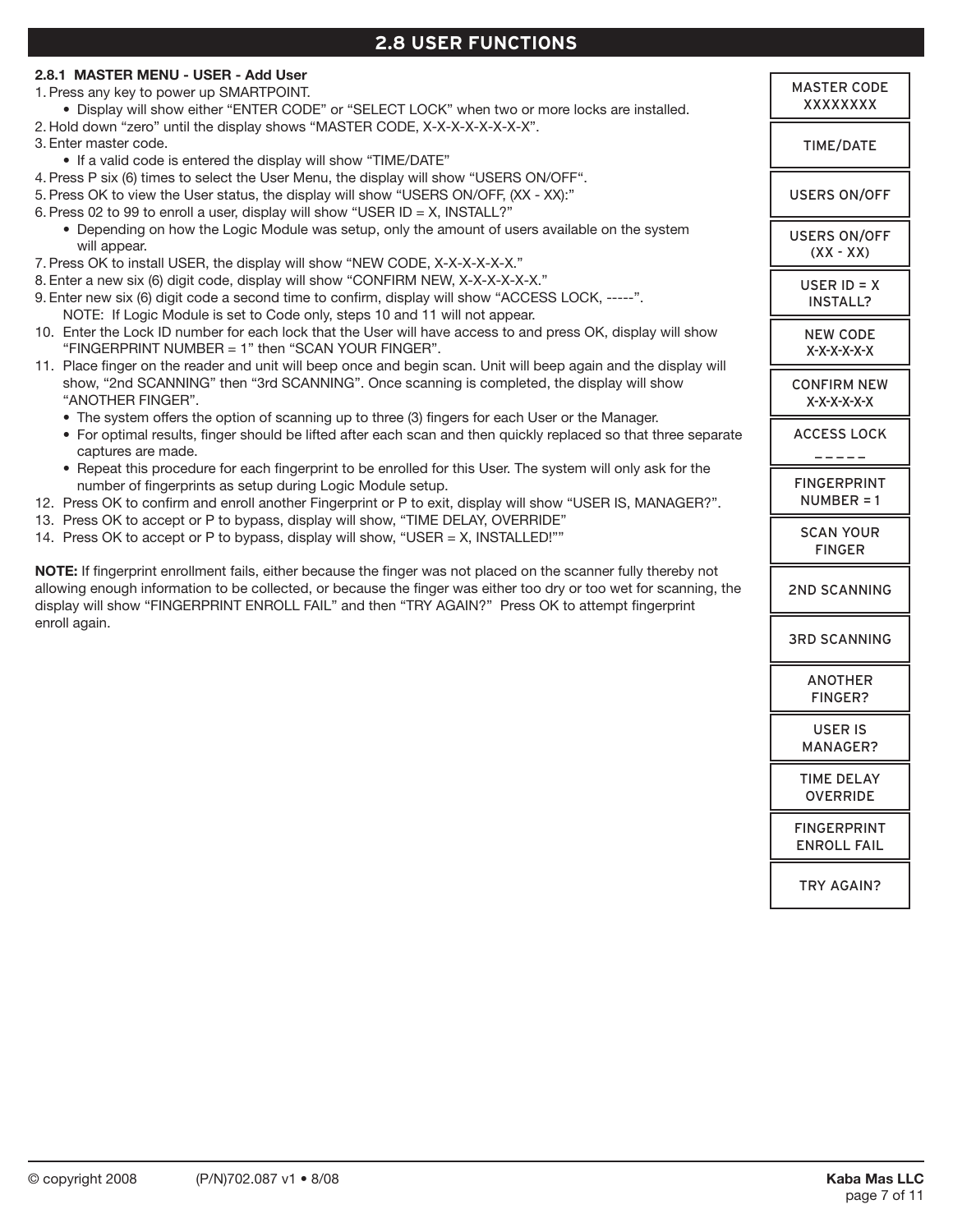#### **2.8.2 MASTER MENU - Users - Delete A User**

1. Press any key to power up SMARTPOINT. • Display will show either "ENTER CODE" or "SELECT LOCK" when two or more locks are installed. 2. Hold down "zero" until the display shows "MASTER CODE, X-X-X-X-X-X-X-X-X". 3. Enter master code. • If a valid code is entered the display will show "TIME/DATE" 4. Press P six (6) times to select the User Menu, the display will show "USERS ON/OFF? ". 5. Press OK to view the User status, the display will show "USERS ON/OFF, (XX - XX)" 6. Press User ID (XX) to select a user, display will show "USER ID = X, DISABLE?" 7. Press P, display will show "USER ID =  $X$ , DELETE?" 8. Press OK, display will show "USERS ON/OFF, (XX - XX)" MASTER CODE XXXXXXXX TIME/DATE USERS ON/OFF USERS ON/OFF (XX - XX) USER ID = 2 DISABLE? USER  $ID = 2$ DELETE?

| 2.8.3 MASTER MENU - Users - Disable A User<br>1. Press any key to power up SMARTPOINT.<br>. Display will show either "ENTER CODE" or "SELECT LOCK" when two or more locks are installed.<br>2. Hold down "zero" until the display shows "MASTER CODE, X-X-X-X-X-X-X-X".<br>3. Enter master code.<br>• If a valid code is entered the display will show "TIME/DATE"<br>4. Press P six (6) times to select the User Menu, the display will show "USERS ON/OFF? ".<br>5. Press OK to view the User status, the display will show "USERS ON/OFF, (XX - XX)"<br>6. Press User ID (XX) to select a user, display will show "USER ID = X, DISABLE?"<br>7. Press OK, display will show "USERS ON/OFF, (XX - XX)" | <b>MASTER CODE</b><br>XXXXXXXX     |
|----------------------------------------------------------------------------------------------------------------------------------------------------------------------------------------------------------------------------------------------------------------------------------------------------------------------------------------------------------------------------------------------------------------------------------------------------------------------------------------------------------------------------------------------------------------------------------------------------------------------------------------------------------------------------------------------------------|------------------------------------|
|                                                                                                                                                                                                                                                                                                                                                                                                                                                                                                                                                                                                                                                                                                          | TIME/DATE                          |
|                                                                                                                                                                                                                                                                                                                                                                                                                                                                                                                                                                                                                                                                                                          | <b>USERS ON/OFF</b>                |
|                                                                                                                                                                                                                                                                                                                                                                                                                                                                                                                                                                                                                                                                                                          | <b>USERS ON/OFF</b><br>$(XX - XX)$ |
|                                                                                                                                                                                                                                                                                                                                                                                                                                                                                                                                                                                                                                                                                                          | USER $ID = #$<br>DISABLE?          |
|                                                                                                                                                                                                                                                                                                                                                                                                                                                                                                                                                                                                                                                                                                          | <b>USERS ON/OFF</b><br>$(XX - XX)$ |
| 2.8.4 MASTER MENU - Users - Enable A User                                                                                                                                                                                                                                                                                                                                                                                                                                                                                                                                                                                                                                                                | MASTER CODE                        |

| <u> 2.0.4 IVIASIEN IVIENU - USEIS - EIIAUJE A USEI</u><br>1. Press any key to power up SMARTPOINT.<br>. Display will show either "ENTER CODE" or "SELECT LOCK" when two or more locks are installed.<br>2. Hold down "zero" until the display shows "MASTER CODE, X-X-X-X-X-X-X-X".<br>3. Enter master code.<br>• If a valid code is entered the display will show "TIME/DATE"<br>4. Press P six (6) times to select the User Menu, the display will show "USERS ON/OFF? ".<br>5. Press OK to view the User status, the display will show "USERS ON/OFF, (XX - XX)"<br>6. Press User ID (XX) to select a user, display will show "USER ID = X, ENABLE?"<br>7. Press OK, display will show "USERS ON/OFF, (XX - XX)" | <b>MASTER CODE</b><br>XXXXXXXX     |
|---------------------------------------------------------------------------------------------------------------------------------------------------------------------------------------------------------------------------------------------------------------------------------------------------------------------------------------------------------------------------------------------------------------------------------------------------------------------------------------------------------------------------------------------------------------------------------------------------------------------------------------------------------------------------------------------------------------------|------------------------------------|
|                                                                                                                                                                                                                                                                                                                                                                                                                                                                                                                                                                                                                                                                                                                     | <b>TIME/DATE</b>                   |
|                                                                                                                                                                                                                                                                                                                                                                                                                                                                                                                                                                                                                                                                                                                     | <b>USERS ON/OFF</b>                |
|                                                                                                                                                                                                                                                                                                                                                                                                                                                                                                                                                                                                                                                                                                                     | <b>USERS ON/OFF</b><br>$(XX - XX)$ |
|                                                                                                                                                                                                                                                                                                                                                                                                                                                                                                                                                                                                                                                                                                                     | USER $ID = #$<br>DISABLE?          |
|                                                                                                                                                                                                                                                                                                                                                                                                                                                                                                                                                                                                                                                                                                                     | <b>USERS ON/OFF</b><br>$(XX - XX)$ |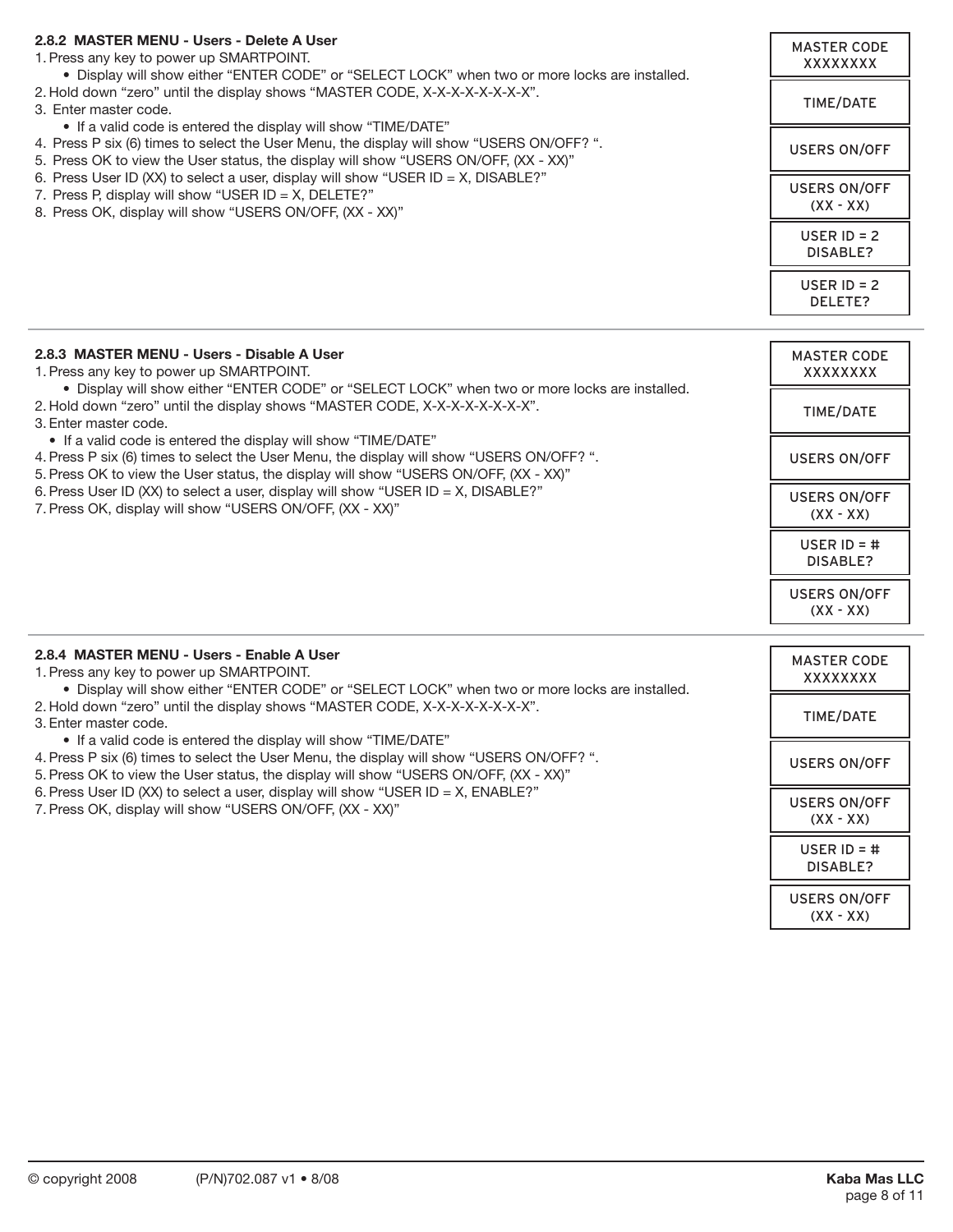| 2.8.5 MASTER MENU - Users - Access Lock<br>1. Press any key to power up SMARTPOINT.<br>. Display will show either "ENTER CODE" or "SELECT LOCK" when two or more locks are installed.<br>2. Hold down "zero" until the display shows "MASTER CODE, X-X-X-X-X-X-X-X".<br>3. Enter master code.<br>• If a valid code is entered the display will show "TIME/DATE"<br>4. Press P six (6) times to select the User Menu, the display will show "USERS ON/OFF? ".<br>5. Press OK to view the User status, the display will show "USERS ON/OFF, (XX - XX)"<br>6. Press User ID (XX) to select a user, display will show "USER ID = 2, DISABLE?"<br>7. Press P two (2) times, display will show "USER ID = X, ACCESS LOCK?"<br>8. Press OK, display will show "ACCESS LOCK, -----"<br>9. Press the number for the lock to be installed or removed for the user.<br>10. Press OK, display will show "USERS ON/OFF, (XX - XX)" | <b>MASTER CODE</b><br>XXXXXXXX<br>TIME/DATE<br><b>USERS ON/OFF</b><br><b>USERS ON/OFF</b><br>$(XX - XX)$<br>USER $ID = #$<br>DISABLE?<br>USER $ID = X$ |
|-----------------------------------------------------------------------------------------------------------------------------------------------------------------------------------------------------------------------------------------------------------------------------------------------------------------------------------------------------------------------------------------------------------------------------------------------------------------------------------------------------------------------------------------------------------------------------------------------------------------------------------------------------------------------------------------------------------------------------------------------------------------------------------------------------------------------------------------------------------------------------------------------------------------------|--------------------------------------------------------------------------------------------------------------------------------------------------------|
|                                                                                                                                                                                                                                                                                                                                                                                                                                                                                                                                                                                                                                                                                                                                                                                                                                                                                                                       | <b>ACCESS LOCK?</b><br><b>ACCESS LOCK</b>                                                                                                              |
| 2.8.6 MASTER MENU - Users - Add/Remove Manager<br>1. Press any key to power up SMARTPOINT.                                                                                                                                                                                                                                                                                                                                                                                                                                                                                                                                                                                                                                                                                                                                                                                                                            | <b>MASTER CODE</b><br>XXXXXXXX                                                                                                                         |
| . Display will show either "ENTER CODE" or "SELECT LOCK" when two or more locks are installed.<br>2. Hold down "zero" until the display shows "MASTER CODE, X-X-X-X-X-X-X-X-X".<br>3. Enter master code.                                                                                                                                                                                                                                                                                                                                                                                                                                                                                                                                                                                                                                                                                                              | TIME/DATE                                                                                                                                              |
| • If a valid code is entered the display will show "TIME/DATE"<br>4. Press P six (6) times to select the User Menu, the display will show "USERS ON/OFF? ".<br>5. Press OK to view the User status, the display will show "USERS ON/OFF, (XX - XX)"                                                                                                                                                                                                                                                                                                                                                                                                                                                                                                                                                                                                                                                                   | <b>USERS ON/OFF</b>                                                                                                                                    |
| 6. Press User ID (XX) to select a user, display will show "USER ID = 2, DISABLE?"<br>7. Press P three (3) times, display will show "USER ID = X, ADD/DEL MGR?"<br>8. Press OK, display will show "REMOVE, MANAGER" (or "MAKE, MANAGER" if the user was originally added                                                                                                                                                                                                                                                                                                                                                                                                                                                                                                                                                                                                                                               | <b>USERS ON/OFF</b><br>$(XX - XX)$                                                                                                                     |
| without the manager feature added.)<br>9. Press OK, display will show "MANAGER, REMOVED" (or "MANAGER, ADDED")<br>10. Press OK, display will show "USERS ON/OFF, (XX - XX)"                                                                                                                                                                                                                                                                                                                                                                                                                                                                                                                                                                                                                                                                                                                                           | USER $ID = #$<br>DISABLE?                                                                                                                              |
|                                                                                                                                                                                                                                                                                                                                                                                                                                                                                                                                                                                                                                                                                                                                                                                                                                                                                                                       | USER $ID = X$<br>ADD/DEL MGR?                                                                                                                          |
|                                                                                                                                                                                                                                                                                                                                                                                                                                                                                                                                                                                                                                                                                                                                                                                                                                                                                                                       | <b>REMOVE</b><br><b>MANAGER</b>                                                                                                                        |
|                                                                                                                                                                                                                                                                                                                                                                                                                                                                                                                                                                                                                                                                                                                                                                                                                                                                                                                       | <b>MANAGER</b><br><b>REMOVED</b>                                                                                                                       |
| 2.8.7 MASTER MENU - Users - Add/Remove Time Delay Override<br>1. Press any key to power up SMARTPOINT.<br>. Display will show either "ENTER CODE" or "SELECT LOCK" when two or more locks are installed.                                                                                                                                                                                                                                                                                                                                                                                                                                                                                                                                                                                                                                                                                                              | <b>MASTER CODE</b><br>XXXXXXXX                                                                                                                         |
| 2. Hold down "zero" until the display shows "MASTER CODE, X-X-X-X-X-X-X-X"<br>3. Enter master code.<br>• If a valid code is entered the display will show "TIME/DATE"                                                                                                                                                                                                                                                                                                                                                                                                                                                                                                                                                                                                                                                                                                                                                 | TIME/DATE                                                                                                                                              |
| 4. Press P six (6) times to select the User Menu, the display will show "USERS ON/OFF?"<br>5. Press OK to view the User status, the display will show "USERS ON/OFF, (XX - XX)"<br>6. Press User ID (XX) to select a user, display will show "USER ID = 2, DISABLE?"                                                                                                                                                                                                                                                                                                                                                                                                                                                                                                                                                                                                                                                  | USERS ON/OFF                                                                                                                                           |
| 7. Press P four (4) times, display will show "USER ID = X, ADD/DEL TDO?"<br>8. Press OK, display will show "REMOVE TIME, DELAY OVR" (or "ADD TIME, DELAY OVR" if the user was originally                                                                                                                                                                                                                                                                                                                                                                                                                                                                                                                                                                                                                                                                                                                              | <b>USERS ON/OFF</b><br>$(XX - XX)$                                                                                                                     |
| added without the time delay override feature added.)<br>9. Press OK, display will show "TIME DLY OVR, REMOVED" (or "TIME DLY OVR, ADDED")<br>10. Press OK, display will show "USERS ON/OFF, (XX - XX)"                                                                                                                                                                                                                                                                                                                                                                                                                                                                                                                                                                                                                                                                                                               | USER $ID = #$<br>DISABLE?                                                                                                                              |
|                                                                                                                                                                                                                                                                                                                                                                                                                                                                                                                                                                                                                                                                                                                                                                                                                                                                                                                       | USER $ID = X$<br>ADD/DEL TDO?                                                                                                                          |
|                                                                                                                                                                                                                                                                                                                                                                                                                                                                                                                                                                                                                                                                                                                                                                                                                                                                                                                       | <b>REMOVE TIME</b><br><b>DELAY OVR</b>                                                                                                                 |
|                                                                                                                                                                                                                                                                                                                                                                                                                                                                                                                                                                                                                                                                                                                                                                                                                                                                                                                       | TIME DLY OVR<br><b>REMOVED</b>                                                                                                                         |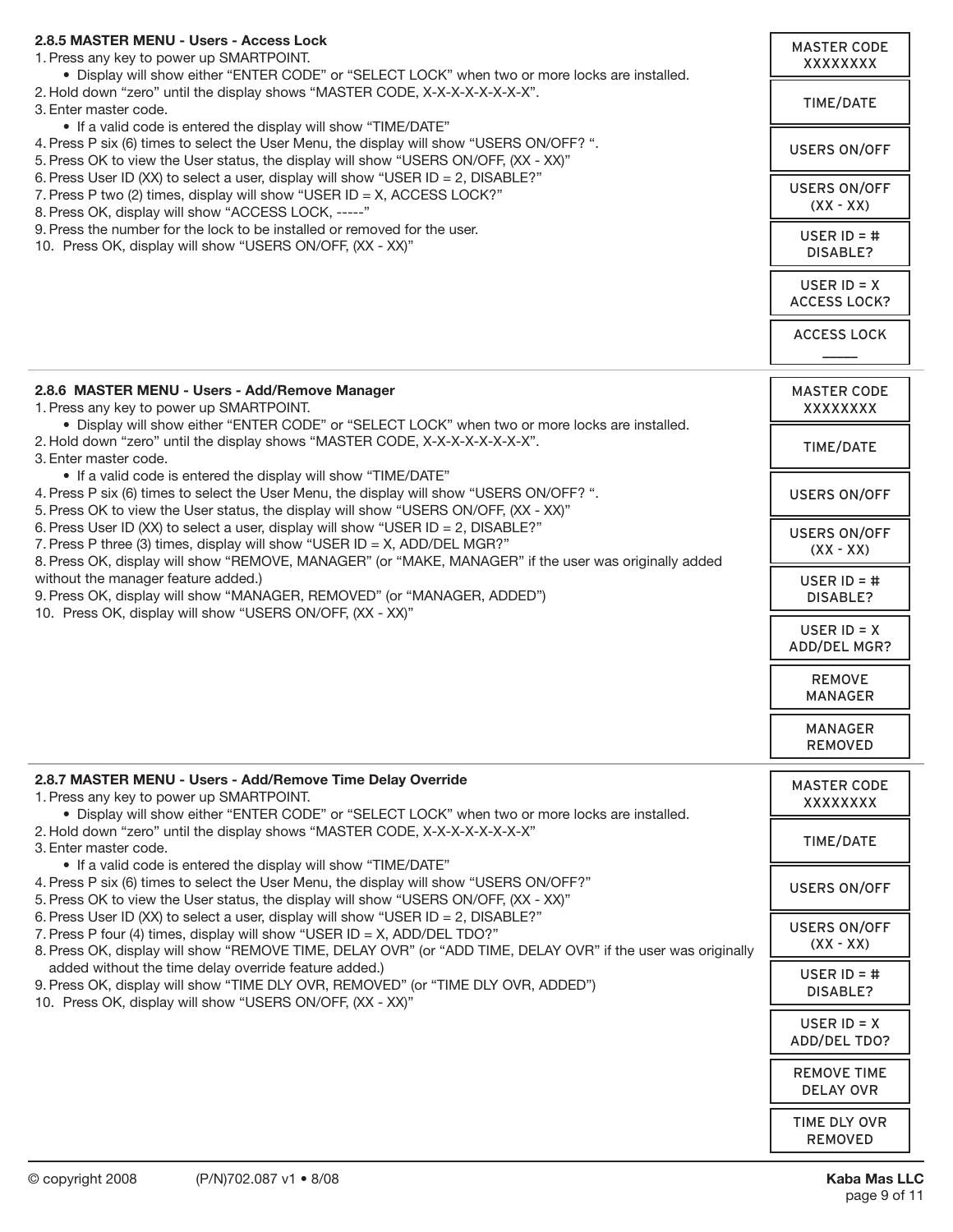| 2.8.8 MASTER MENU - USER - Re-Enroll Fingerprint<br>1. Press any key to power up SMARTPOINT.<br>. Display will show either "ENTER CODE" or "SELECT LOCK" when two or more locks are installed.                                                                                                        | <b>MASTER CODE</b><br>XXXXXXXX       |
|-------------------------------------------------------------------------------------------------------------------------------------------------------------------------------------------------------------------------------------------------------------------------------------------------------|--------------------------------------|
| 2. Hold down "zero" until the display shows "MASTER CODE, X-X-X-X-X-X-X-X-X".<br>3. Enter master code.                                                                                                                                                                                                | TIME/DATE                            |
| • If a valid code is entered the display will show "TIME/DATE"<br>4. Press P six (6) times to select the User Menu, the display will show "USERS ON/OFF? ".<br>5. Press OK to view the User status, the display will show "USERS ON/OFF, (XX - XX)"                                                   | <b>USERS ON/OFF</b>                  |
| 6. Press User ID (XX) to select a user, display will show "USER ID = X, DISABLE?"<br>7. Press P five (5) times, display will show "USER ID = X, RE-ENROLL?"<br>8. Press OK, display will show "FINGERPRINT NUMBER = 1".                                                                               | <b>USERS ON/OFF</b><br>$(XX - XX)$   |
| 9. Press OK, the display will show, "SCAN YOUR FINGER" then "2nd SCANNING" then "3rd SCANNING". Once<br>scanning is completed, the display will show "ANOTHER FINGER".<br>• The system offers the option of scanning up to three (3) fingers for each User or the Manager.                            | USER $ID = X$<br>DISABLE?            |
| . Finger should be lifted after each scan and then quickly replaced so that three separate scans are made.<br>• Repeat this procedure for each fingerprint to be enrolled for this User. The system will only ask for the number<br>of fingerprints as setup during Logic Module setup.               | USER $ID = X$<br><b>RE-ENROLL?</b>   |
| 9. Press OK to confirm and enroll another Fingerprint or P to exit, display will show "FINGERPRINT, SUCCESS".<br>NOTE: If fingerprint enrollment fails, either because the finger was not placed on the scanner fully thereby not                                                                     | <b>FINGERPRINT</b><br>$NUMBER = 1$   |
| allowing enough information to be collected, or because the finger was either too dry or too wet for scanning,<br>the display will show "FINGERPRINT ENROLL FAIL" and then "TRY AGAIN?" Press OK to attempt fingerprint<br>enroll again.                                                              | <b>SCAN YOUR</b><br><b>FINGER</b>    |
| Once the third fingerprint has been enrolled, the display will show "DURESS?". Press OK to accept as duress or P to                                                                                                                                                                                   | <b>2ND SCANNING</b>                  |
| bypass. If selected this fingerprint may be used to active the silent alarm signal, if this feature was set-up and if the<br>unit is hooked up to an external alarm system.                                                                                                                           | <b>3RD SCANNING</b>                  |
|                                                                                                                                                                                                                                                                                                       | <b>ANOTHER</b><br>FINGER?            |
|                                                                                                                                                                                                                                                                                                       | <b>FINGERPRINT</b><br><b>SUCCESS</b> |
| 2.9 MASTER MENU - Time Delay<br>1. Press any key to power up SMARTPOINT.                                                                                                                                                                                                                              | <b>MASTER CODE</b><br>XXXXXXXX       |
| . Display will show either "ENTER CODE" or "SELECT LOCK" when two or more locks are installed.<br>2. Hold down "zero" until the display shows "MASTER CODE, X-X-X-X-X-X-X-X"<br>3. Enter master code.                                                                                                 | TIME/DATE                            |
| • If a valid code is entered the display will show "TIME/DATE"<br>4. Press P seven (7) times to select the Tlme Delay Menu, the display will show "TIME DELAY"<br>5. Press OK to enter the Time Menu, the display will show "TIME DELAY, TD:XX OW:XX" when only one lock is                           | <b>TIME DELAY</b>                    |
| installed or "SELECT LOCK, 1 - - - - " when more than one lock is enrolled.<br>6. Enter new values for the Time Delay and Open Window, display will show "TIME DELAY SET OK!"<br>. If the lock is already set for Time Delay, the unit will begin counting through the current Delay time. If the new | <b>TIME DELAY</b><br>TD: 00 OW: 01   |
| Delay time is less than the existing Delay time, the system must go through the entire sequence before the<br>new Delay time takes effect.<br>• To delete Time Delay enter 00 for the Time Delay time and 01 for the Open Window.                                                                     | <b>TIME DELAY</b><br><b>SET OK!</b>  |
| 2.10 MASTER MENU - Open Offset                                                                                                                                                                                                                                                                        | <b>MASTER CODE</b>                   |
| This function is used if an extended period of time is required between entering a valid code and<br>lock activation.                                                                                                                                                                                 | <b>XXXXXXXX</b>                      |
| 1. Press any key to power up SMARTPOINT.<br>. Display will show either "ENTER CODE" or "SELECT LOCK" when two or more locks are installed.<br>2. Hold down "zero" until the display shows "MASTER CODE, X-X-X-X-X-X-X-X"                                                                              | TIME/DATE                            |
| 3. Enter master code.<br>• If a valid code is entered the display will show "TIME/DATE"                                                                                                                                                                                                               | <b>OPEN OFFSET</b>                   |
| 4. Press P eight (8) times to select the Open Offset Menu, the display will show "OPEN OFFSET"<br>5. Press OK to enter the Open Offset Menu, the display will show "LOCK 1, OFFSET = 00"<br>6. Enter new value for the Open Offset or Press OK to scroll to the next lock in the system.              | LOCK <sub>1</sub><br>OFFSET = 00     |
| • System will automatically go to the next lock enrolled in the system, to ESC press P.                                                                                                                                                                                                               |                                      |

**CAUTION: THE OPEN OFFSET TIME IS PART OF THE OPEN WINDOW TIME. THE OPEN OFFSET TIME MUST BE LESS THAN THE OPEN WINDOW TIME.**